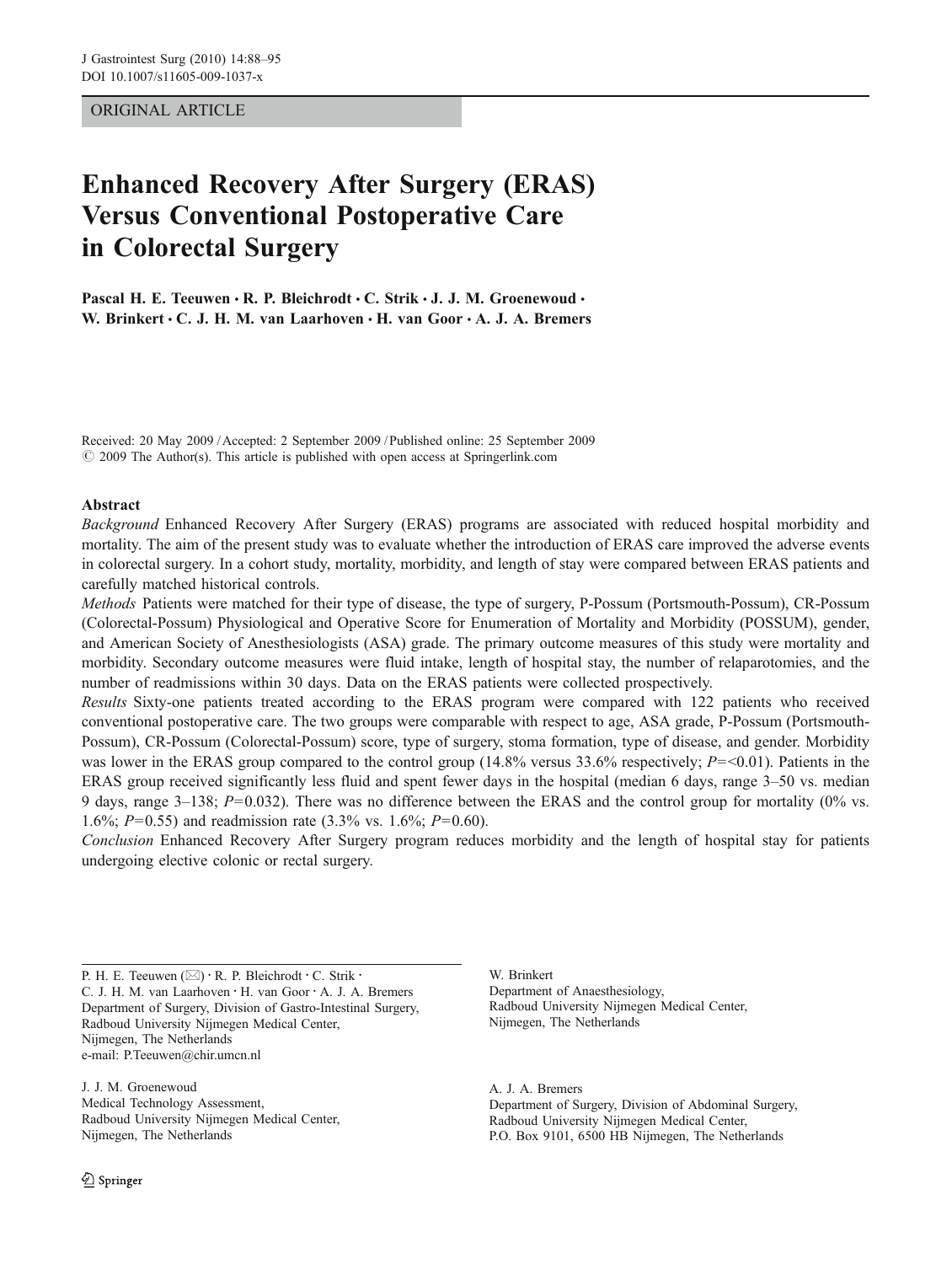Keywords Enhanced recovery . Colorectal surgery. Abdominal surgery. Fast track . Mortality . Morbidity

## Introduction

Colorectal resections are associated with an in-hospital stay of 6 to 11 days and a complication rate of 15% to 20%. "Fast-track" or enhanced recovery programs are developed to improve perioperative care in these patients. $1-3$  $1-3$  $1-3$ 

Enhanced Recovery After Surgery (ERAS) protocols aim at reducing the surgical stress response and optimizing recovery, thus reducing the length of hospital stay. All elements in ERAS separately have been shown to improve patient outcome. Preoperative education about the ERAS program diminishes anxiety and is associated with an earlier return of gastrointestinal motility after surgery.<sup>[4](#page-7-0)</sup> Preoperative carbohydrate loading is associated with earlier return of gastrointestinal motility and a significantly shorter hospital stay.<sup>5</sup> Colonic lavages are associated with patient discomfort and electrolyte disturbances and can safely be avoided in elective colonic surgery. $6-10$  $6-10$  $6-10$  Epidural analgesia provides better treatment of postoperative pain and leads to an earlier gastrointestinal motility.<sup>[11,12](#page-7-0)</sup> Hypotension, a common physiologic side effect of epidural analgesia, can be treated safely with a vasopressor.<sup>[13](#page-7-0)</sup> Postoperative pain relief is best managed without opioid analgesia because of the adverse effects it has on the central nervous system, respiratory function, and gastrointestinal function.<sup>[14](#page-7-0)</sup>

Intraoperative fluid management aiming at a zero balance reduces the number of patients who experience morbidity and shortens the time to the recovery of gastrointestinal motility and reduces hospital stay.<sup>15,16</sup> Early postoperative enteral feeding shows a reduction in the risk of postoperative complications, hospital stay, and mortality.<sup>17</sup> Bed rest after surgery is undesirable because it impairs pulmonary function and tissue oxygenation and predisposes to pulmonary complications.<sup>18</sup> To avoid this, mobilizing patients as soon as possible is an important factor in improving postoperative care.

The aim of the present study was to compare mortality, morbidity, and in-hospital stay in a cohort of carefully matched patients receiving conventional postoperative care and the ERAS program to evaluate the clinical relevance of the improved perioperative care.

## Methods

#### Identification of Patients

A cohort of consecutive patients that underwent elective open colonic or rectal resection following the ERAS regime was compared with a matched historical cohort who underwent colonic or rectal resection with conventional perioperative care. Between May 2006 and July 2008, patients who were above 18 years of age and were scheduled for any colonic or rectal resection and had an American Society of Anesthesiologists (ASA) grade of 1–3 were treated according to an ERAS program. In all patients, a colorectal resection was performed, with or without primary anastomosis. A loop ileostomy was created in any low rectal anastomosis and in patients with a high estimated risk to develop anastomotic leakage.

Running two protocols of postoperative care in one surgical ward would be prone to bias in a randomized trial. For this reason, a matched cohort study was performed. Since all eligible patients operated in the time span mentioned above received ERAS, a historical control group was used, composed of patients that would have been eligible for ERAS in the successive period. Patients in the control group were operated from January 2003 to May 2006. The latter group was obtained from a surgical database. All procedures were performed by the same team of surgeons.

Each patient from the ERAS group was matched with two patients from the control group on age, gender, P-Possum (Portsmouth-Possum), CR-Possum (Colorectal-Possum) Physiological and Operative Score for Enumeration of Mortality and Morbidity (POSSUM), American Society of Anesthesiologists grade, type of disease, and surgical procedure.

#### Criteria of Exclusion

Patients with an ASA grade 4–5 and younger than 18 years were excluded from analysis.

## ERAS Protocol

In the outpatient clinic, patients who were treated according to the ERAS protocol were informed about the operative procedure and rehabilitation program. Before surgery, patients were consulted by an anesthesiologist and if necessary by a dietitian. All patients were admitted the day before surgery and could eat until midnight, including four drinks of carbohydrate (PreOP®, Nutricia; Numico, Zoetermeer, the Netherlands). Patients could drink water freely until 2 h before surgery. Two hours before surgery, patients received two drinks of PreOP®.

In the case of a planned left-sided resection, a phosphate enema was given the evening before and on the day of surgery. Thrombotic prophylaxis (nadroparin 2850 IE) was started the day before surgery. Antibiotic prophylaxis (cefazolin 2 g and metronidazole 500 mg intravenously) was given 30 min before incision. A transverse incision was preferred, except in Crohn's disease and rectal surgery. In order to maintain a normothermic body temperature, the temperature in the operating theatre was increased to 22°C, and a Bair hugger and warmed intravenous fluids were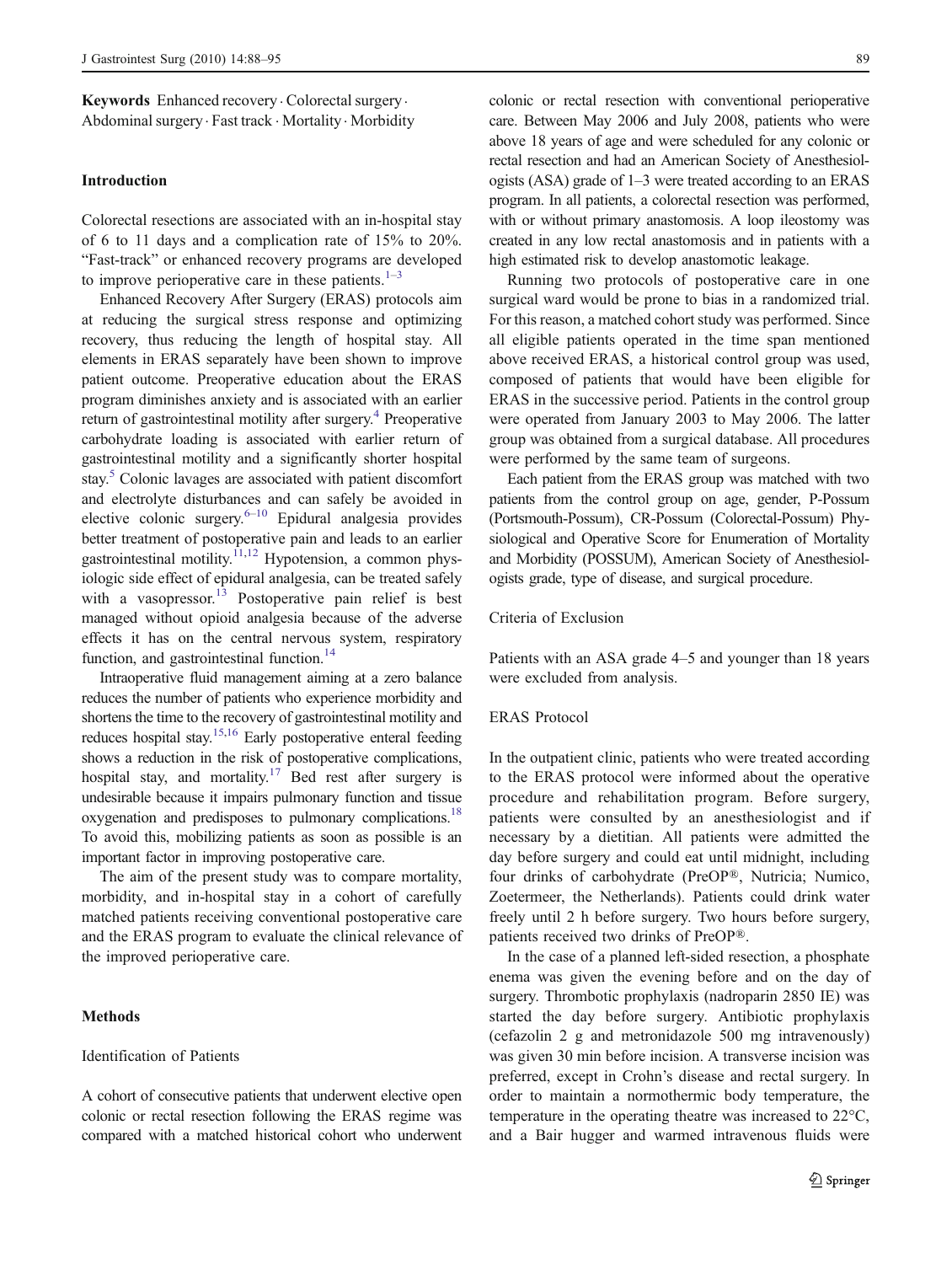<span id="page-2-0"></span>applied. Anesthesia consisted of a combination of epidural analgesia and general anesthesia. Before the induction of anesthesia, an epidural catheter was inserted at level Th7/8. After the confirmation of proper placement by a test dose (Lignocaine 2% 3 ml), bolus infusion of 4 ml sufentanil produced sufficient analgesia for the first 30 min of surgery. Afterwards, repeated bolus infusion of 2–3 ml bupivacaine 0.5% maintained the operative analgesia. No additional opioids were given intravenously. At the end of surgery, continuous epidural infusion of 6 ml/h of ropivacain 0.2% with 1 μg/ml sufentanil was started for postoperative analgesia. This infusion lasted for 2 days postoperatively.

During and after surgery, hypotension was preferably treated with a vasopressor agent (ephedrine 5 mg or phenylefrine 0,1 mg) instead of intravenous fluid bolus in order to maintain a neutral fluid balance throughout the perioperative period. No drains were used except in rectal surgery, and the nasogastric tubes were removed immediately after surgery. To prevent postoperative nausea and vomiting, 4 mg ondansetron was administered intravenously at the end of surgery. After surgery, the patient was allowed to drink water, and, if tolerated, patients received two drinks of PreOP®. On postoperative day 1, patients were offered a normal diet. Intravenous fluid administration aimed at a urine production of at least 0.5 ml/kg and the total fluid intake should not exceed 2 l/24 h. Fluid balances were recorded daily. A structured mobilization program was also included in the ERAS protocol. Patients were encouraged to sit out of bed on the day of surgery and to walk the length of the ward on the first postoperative day. The inserted urinary catheter was removed at the same time as the thoracic epidural catheter. Subsequently, pain was managed with paracetamol and nonsteroidal antiinflammatory drugs. The use of oral opioid analgesics was limited to relieve breakthrough pain.

Each protocol item and any deviation from the protocol was noted on a bedside checklist. Discharge criteria were: adequate pain relief on non-opioid oral analgesia, normal food intake, and return to preoperative mobility level.

#### Conventional Postoperative Care Protocol

The perioperative care, before the ERAS program was implemented, was according to the surgeon's preference. Thrombotic and antibiotic prophylaxis was given and the practice of bowel preparation was largely abandoned. Discharge criteria were identical to the ERAS.

## Data Extraction

After retrieving all reports and information from paper and electronic patient files, the following data were extracted: sex, age, indication for surgery, type of surgery, ASA grade, POSSUM score, P-POSSUM score, CR-POSSUM score,

Table 1 Definitions of Separate Complications

| Surgical complications                          |                                                                                                                                                                             |
|-------------------------------------------------|-----------------------------------------------------------------------------------------------------------------------------------------------------------------------------|
| Wound hemorrhage                                | Local hematoma requiring evacuation                                                                                                                                         |
| Deep hemorrhage                                 | Postoperative bleeding requiring re-exploration                                                                                                                             |
| Burst abdomen                                   | Deep wound breakdown, requiring surgical closure of the abdominal wall                                                                                                      |
| Deep infection                                  | The presence of an intra-abdominal collection confirmed clinically or radiologically                                                                                        |
| Anastomotic leak                                | Discharge of bowel content via the drain, wound, or abnormal orifice                                                                                                        |
| Wound infection                                 | Wound cellulitis or the discharge of purulent exudate and the necessity of opening the wound                                                                                |
| Medical complications                           |                                                                                                                                                                             |
| Chest infection                                 | Production of purulent sputum with positive bacteriological cultures, with or without chest radiography<br>changes or pyrexia or consolidation seen on chest radiograph     |
| Urinary infection                               | The presence of $>10^5$ bacteria/ml with the presence of white cells in the urine in previously clear urine                                                                 |
| Septicemia                                      | Positive blood culture                                                                                                                                                      |
| Pyrexia of unknown origin                       | Any temperature above 37°C for more than 24 h occurring after the original pyrexia following surgery (if<br>present) had settled, for which no obvious cause could be found |
| Deep venous thrombosis and<br>pulmonary embolus | When suspected, confirmed radiologically by venography or ventilation/perfusion scanning or diagnosed<br>at post mortem                                                     |
| Cardiac failure                                 | Symptoms or signs of left ventricular or congestive cardiac failure (alteration from preoperative measures)                                                                 |
| Impaired renal function                         | Arbitrarily defined as an increase in blood urea of $>5$ mmol/l from preoperative levels                                                                                    |
| Hypotension                                     | A fall in systolic blood pressure below 90 mmHg for more than 2 h as determined by sphygmomanometry<br>or arterial pressure transducer measurement                          |
| Respiratory failure                             | Respiratory difficulty requiring emergency ventilation                                                                                                                      |
|                                                 |                                                                                                                                                                             |

Complications had to occur within 30 days after surgery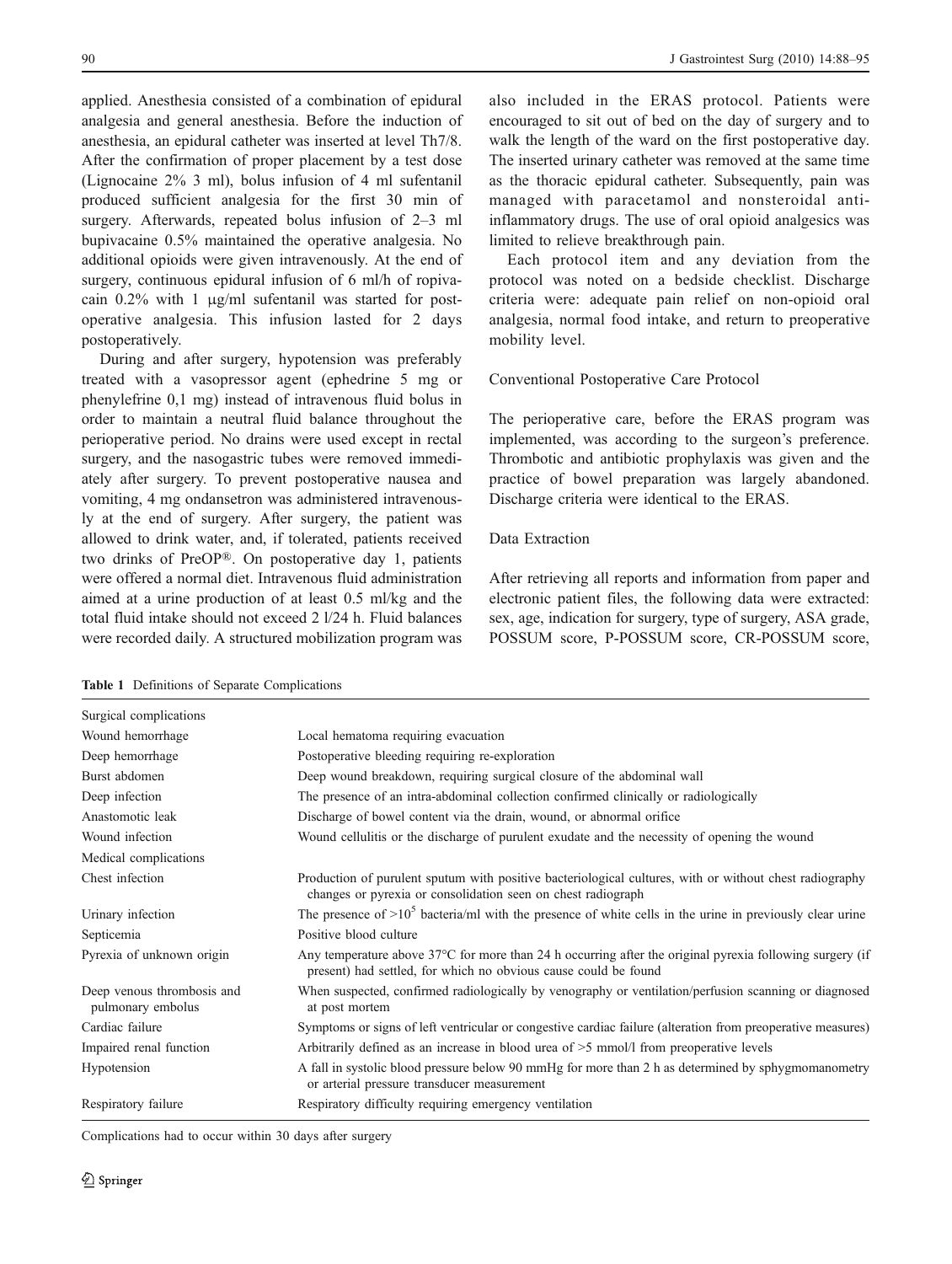<span id="page-3-0"></span>Table 2 Patient Characteristics and Types of Surgery

|                                         | ERAS $(\%)$ $(n=61)$ | Control $\frac{9}{6}$ $(n=122)$ | $P$ value      |
|-----------------------------------------|----------------------|---------------------------------|----------------|
| Characteristic                          |                      |                                 |                |
| Male <sup>a</sup>                       | 36.1 $(n=22)$        | 50.8 $(n=62)$                   | 0.06           |
| Female <sup>a</sup>                     | 63.9 $(n=39)$        | 49.2 $(n=60)$                   |                |
| Age $(years)^{b}$                       | 57 (17.6)            | 60 (17.4)                       | 0.39           |
| POSSUM <sup>b</sup>                     | 7.50(6.1)            | 8.37(6.7)                       | 0.37           |
| P-POSSUM <sup>b</sup>                   | 2.59(2.9)            | 2.57(2.8)                       | 0.92           |
| CR-POSSUM <sup>b</sup>                  | 2.75(3.2)            | 2.79(3.2)                       | 0.93           |
| Stoma formation <sup>a</sup>            | 11.5 $(n=7)$         | 9.0 $(n=11)$                    | 0.60           |
| Type of surgery <sup>a</sup>            |                      |                                 | $0.95^{\circ}$ |
| Ileocecal resection                     | 21.3 $(n=13)$        | 19.7 $(n=24)$                   |                |
| Right hemicolectomy                     | $37.7 (n=23)$        | 39.3 $(n=48)$                   |                |
| Left hemicolectomy/resection of sigmoid | 3.3 $(n=2)$          | 3.3 $(n=4)$                     |                |
| (Low) anterior resection                | 24.6 $(n=15)$        | 24.6 $(n=30)$                   |                |
| Subtotal colectomy                      | 13.1 $(n=8)$         | 13.1 $(n=16)$                   |                |
| Type of disease <sup>a</sup>            |                      |                                 | $0.83^{\circ}$ |
| Cancer                                  | 75.4 $(n=46)$        | 77.1 $(n=94)$                   |                |
| Inflammatory bowel disease              | 23.0 $(n=14)$        | 21.3 $(n=26)$                   |                |
| <b>Diverticulitis</b>                   | 1.6 $(n=1)$          | 1.6 $(n=2)$                     |                |
| $ASA$ grade <sup>a</sup>                |                      |                                 | $0.1^\circ$    |
| 1                                       | 29.5 $(n=18)$        | 25.4 $(n=31)$                   |                |
| 2                                       | 59.0 $(n=36)$        | 53.3 $(n=65)$                   |                |
| 3                                       | 11.5 $(n=7)$         | 21.3 $(n=26)$                   |                |

stoma formation, type of medication, oral and intravenous fluid intake, urinary output, stoma production, nasogastric tube production, length of stay in the hospital, number of readmissions, complication, and mortality rate.

In the ERAS group, additional data were prospectively collected: first day of defecation, length of epidural analgesia, first day of mobilization, and the number of days that oral analgesia was used.

| <b>Table 3</b> Morbidity Rates in the<br>ERAS and Control Group                                |                                            | $ERAS\%;(n)$     | Standard care%; $(n)$ | $P$ value |  |
|------------------------------------------------------------------------------------------------|--------------------------------------------|------------------|-----------------------|-----------|--|
|                                                                                                | Surgical complications <sup>a</sup>        |                  |                       |           |  |
|                                                                                                | Wound hemorrhage                           | $\boldsymbol{0}$ | $\overline{0}$        |           |  |
|                                                                                                | Deep hemorrhage                            | 4.9(3)           | 0.8(1)                | 0.11      |  |
|                                                                                                | Anastomotic leak                           | 3.3(2)           | 7.4(9)                | 0.34      |  |
|                                                                                                | Wound infection                            | 4.9(3)           | 11.5(14)              | 0.18      |  |
|                                                                                                | Deep infection                             | 1.6(1)           | 6.6(8)                | 0.28      |  |
|                                                                                                | Burst abdomen                              | 1.6(1)           | 4.1(5)                | 0.67      |  |
|                                                                                                | Medical complications <sup>a</sup>         |                  |                       |           |  |
|                                                                                                | DVT/embolus                                | $\mathbf{0}$     | $\mathbf{0}$          |           |  |
|                                                                                                | Chest infection                            | 1.6(1)           | 4.1 $(5)$             | 0.67      |  |
|                                                                                                | Cardiac failure                            | 0(0)             | 2.5(3)                | 0.55      |  |
|                                                                                                | Urinary infection                          | 0(0)             | 6.6(8)                | 0.05      |  |
|                                                                                                | Septicemia                                 | 0(0)             | 3.3(4)                | 0.30      |  |
|                                                                                                | Pyrexia of unknown origin                  | 0(0)             | 0(0)                  |           |  |
|                                                                                                | Impaired renal function                    | 0(0)             | 2.5(3)                | 0.55      |  |
| <sup>a</sup> First number is percentage, and<br>the number in brackets is abso-<br>lute number | Hypotension                                | 0(0)             | 0(0)                  |           |  |
|                                                                                                | Respiratory failure                        | 1.6(1)           | 2.5(3)                | 0.99      |  |
|                                                                                                | Total number of complications <sup>b</sup> | 12               | 63                    | 0.0001    |  |
| <sup>b</sup> Only the absolute number is<br>shown                                              | Patients with complication(s)              | 14.8 $(9)$       | 33.6 (41)             | 0.008     |  |

Table 3 Morbidity Rates in the ERAS and Control Group

<sup>a</sup> The first number is the percentage, and the number in between the brackets is the absolute number

<sup>b</sup> The first number is the mean, and the number in between brackets is the standard deviation  $c$  These  $P$  values represent the overall similarity of the two groups in these characteristics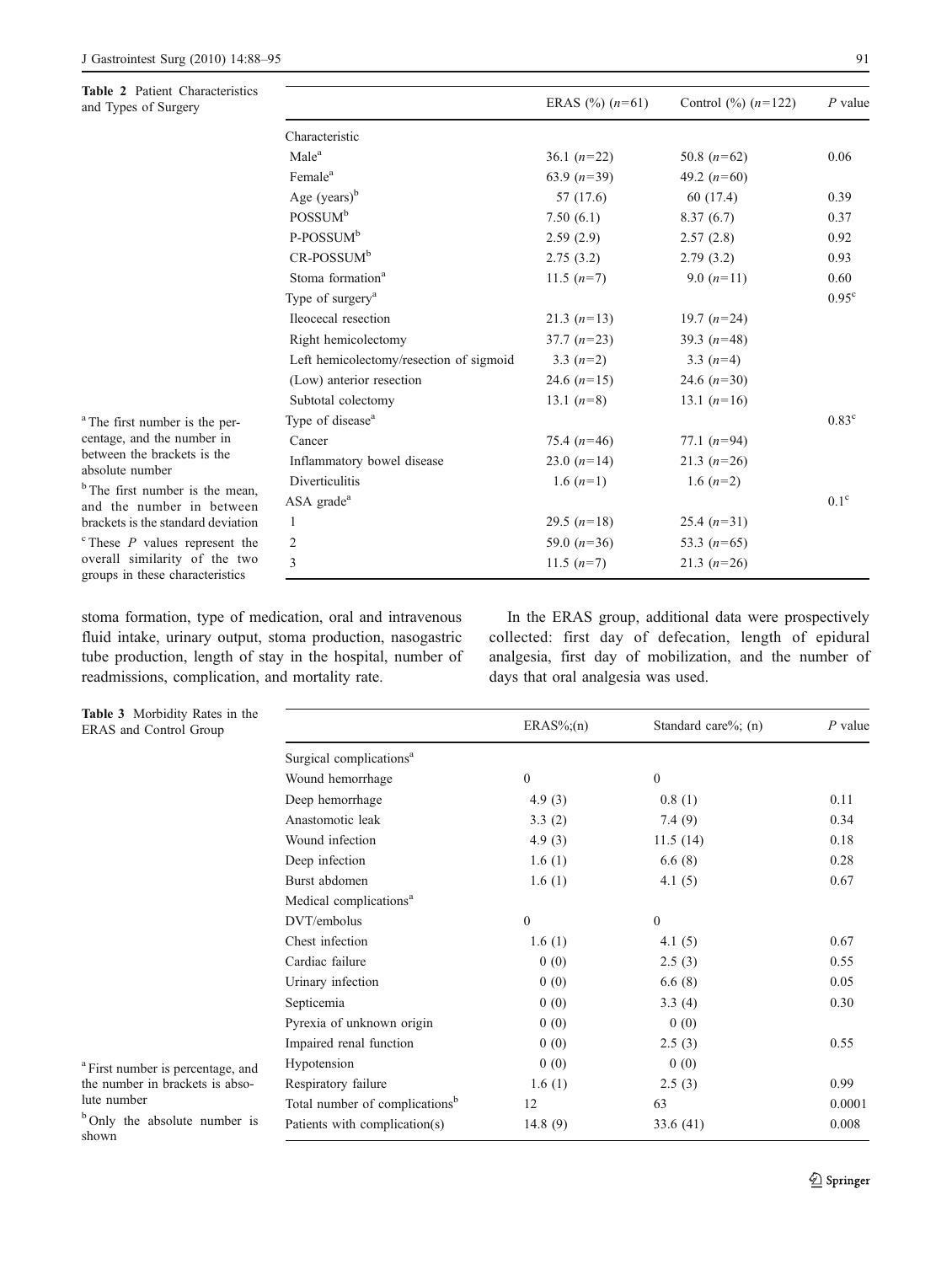#### <span id="page-4-0"></span>Outcome Measures

The primary outcome measures were mortality and morbidity. Mortality was defined as death within 30 days after surgery. A complication was defined as an unfavorable postoperative course with the need for an intervention to prevent further harm, according to the definition of the Dutch Association of Surgeons. Individual complications were defined as stated in Table [1](#page-2-0). Secondary outcome measures were fluid intake, reinsertion of nasogastric tubes, number of relaparotomies, length of hospital stay, and number of readmissions within 30 days.

### Analysis

The analysis was by intention-to-treat principles. No patients were excluded for reasons of protocol violations.

Statistical analyses were performed with SPSS® version 16.0(SPSS, Inc., Chicago IL) for Windows® and STATS direct® (Altrinchem, UK). Medians and ranges or means and standard deviations are presented for all continuous outcome measures. Comparisons between the ERAS and conventional postoperative care group were made using the chi-square test for binary outcomes, and the Student's  $t$  test was used for continuous outcomes. Nonparametric tests were carried out to calculate statistical differences in POSSUM scores.

#### **Results**

Sixty-one patients, treated according to the ERAS program, were matched with 122 historical controls who had conventional postoperative care.

The two groups were similar with respect to age, ASA grade, P-Possum (Portsmouth-Possum), CR-Possum (Colorectal-Possum) score, type of surgery, stoma formation, and type of disease (Table [2](#page-3-0)). Women were slightly overrepresented in the



Figure 1 Intravenous fluid intake (ml/day).



Figure 2 Oral fluid intake (ml/day).

ERAS population  $(63.9\%$  vs.  $36.1\%$ ;  $P=0.06$ ). Fifty-seven patients (93%) who were treated in the ERAS group had an epidural catheter until the second postoperative day (median; range, 1–4). Four patients in whom placing the epidural catheter could not be realized received a patient-controlled analgesia pump. Patients were mobilized out of bed on the first postoperative day (median; range, 0–3). The stools were passed on day 3 (median; range, 0–11) versus 4 days (median; range, 1–8) in the control group. Nonsteroidal antiinflammatory drugs were used until day 4 (median; range, 0– 15). Paracetamol was used until day 6 (median; range, 0–40). In the control group, 77 patients had epidural anesthesia (63%).

The morbidity rate was higher in the control group than in the ERAS group  $(33.6\% \text{ vs. } 14.8\%; P<0.01)$ . Total number of complications amounted 63 in the control group versus 12 in the ERAS group  $(P = < 0.01)$ . Corrected for gender, the control group had a 3.4 times higher risk to develop an unfavorable postoperative course than the ERAS group. Individual complications were similar in both groups, except for urinary tract infections. None of the patients in the ERAS group developed a urinary tract infection versus 6.6% of the



Figure 3 Total fluid intake (ml/day).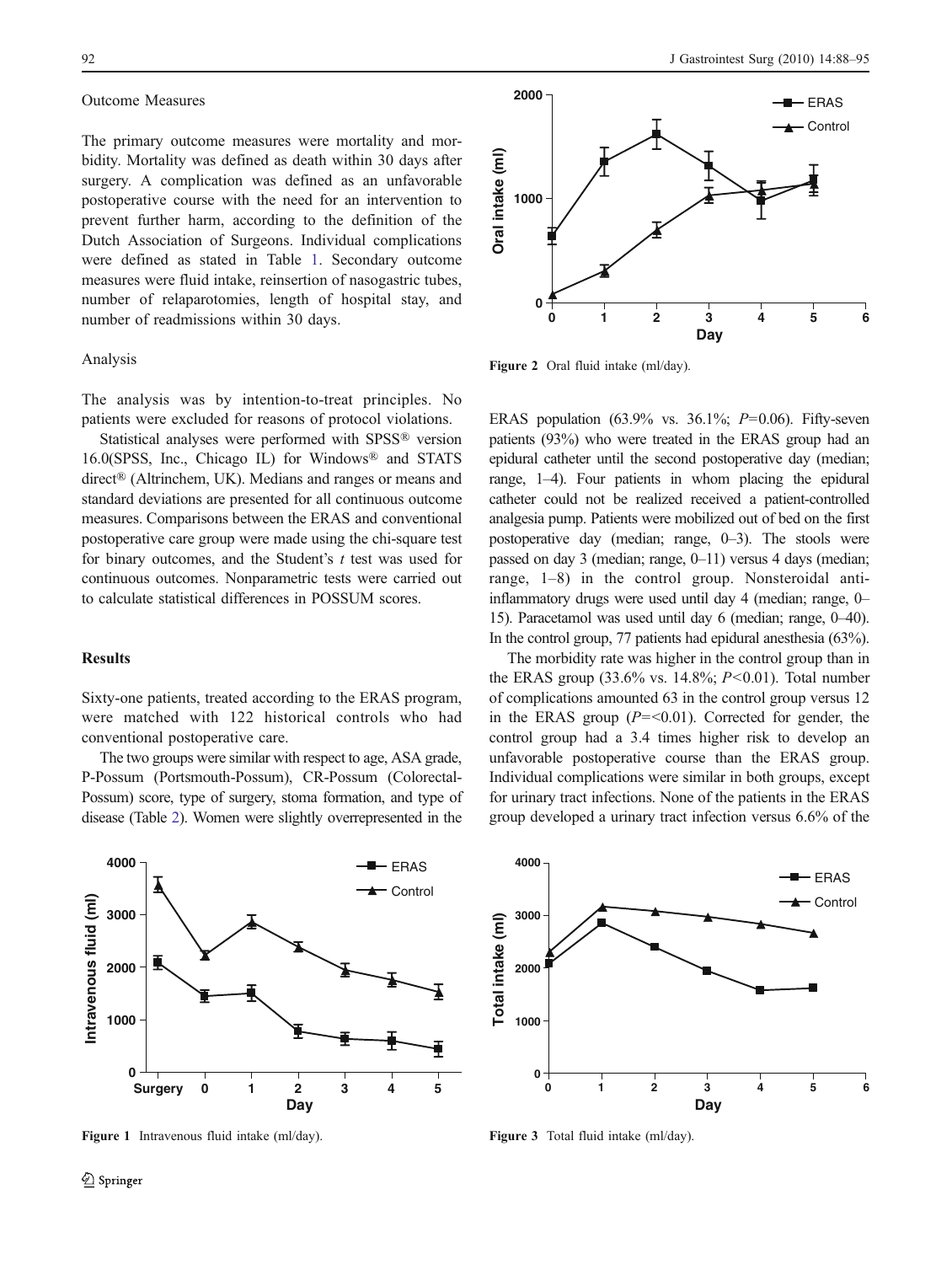

Figure 4 Urinary output (ml/day).

patients in the control group  $(P=0.05)$ . Septicemia occurred in none of the patients in the ERAS group; the incidence was 3.3% in the control group  $(P=0.30)$ . Of the patients in the ERAS group, 4.9% developed a wound infection versus 11.5% of the patients in the control group  $(P=0.18)$ . In the control group, 6.6% of the patients developed a deep surgical site infection. For ERAS, this amounted  $1.6\%$  ( $P=0.28$ ). Anastomotic leakage occurred more often in patients who had conventional postoperative care  $(7.4\% \text{ vs. } 3.3\%; P=$ 0.34). A dehiscence of all layers of the abdominal wall was seen in 1.6% in the ERAS group and in 4.1% of the patients in the control group  $(P=0.67;$  Table [3\)](#page-3-0).

No patient died in the ERAS group within 30 days after surgery. Two patients in the control group died  $(1.6\%;$  $P=0.55$ ). One patient developed congestive heart failure after fluid resuscitation for hypotension. Eight days later, she became septicemic, a laparotomy was carried out, and bowel ischemia was found. The other patient also received an excess of fluid because of her low urine output and low fluid intake. Nevertheless, her renal function deteriorated. Four days later, she also developed fatal heart failure.

Patients receiving ERAS postoperative care were administered significantly less intravenous fluid during (day of) surgery and postoperative day 1 till  $5 (P<0.001)$ . Oral intake was higher than in the control group on day of, first, and second postoperative day  $(P<0.001)$ . This led to a larger urinary production on the first three postoperative

days in the control group  $(P<0.05)$ . Total fluid intake was higher in the second and third postoperative days  $(P<0.05)$ ; Figs. [1,](#page-4-0) [2,](#page-4-0) [3,](#page-4-0) and 4).

Reinsertion of nasogastric tubes were similar in both populations ( $P=0.85$ ; Table 4). Patients treated according to the ERAS regime spent significantly fewer days in the hospital (median 6; range 3–50) than the control group (median 9; range  $3-138$ ;  $P=0.032$ ). The number of readmissions was similar in both groups (3.3% ERAS vs. 1.6% control;  $P=0.60$ ; Table 4). Two patients in the ERAS group were readmitted with surgical site infections. One developed a presacral abscess which was drained transrectally. The other patient developed a wound abscess which was incised and drained. One patient in the control group developed an intra-abdominal abscess which was treated conservatively. The other patient had successful conservative treatment for a gastro paresis.

# **Discussion**

The results of this study suggest that the Enhanced Recovery After Surgery program is superior to conventional postoperative care for patients undergoing elective colonic or rectal resection. Patients treated according to an ERAS program develop significantly less complications and have shorter hospital stay.

This study is a historic cohort study with carefully matched controls. The control group was chosen from years prior to the introduction of the ERAS program. Because the discharge criteria were identical in both groups, further reduction of bias was achieved. Observer bias was avoided, though awareness about early recovery may have influenced decisions on early discharge. On the other hand, data in the ERAS group were collected prospectively. The historic nature of the control group is likely to have caused the underreporting of complications, thus leading to an overestimation of the beneficial effect of ERAS. Since patients in both groups were operated by the same team of surgeons, selection bias is thought to be small. A randomized trial on ERAS is difficult to perform because running traditional and ERAS care simultaneously carry the

Table 4 Mortality and Secondary Outcomes of the Patients in the ERAS and Control Group

<sup>a</sup> First number is percentage, and the number in brackets is absolute number

<sup>b</sup> First number is median, and the number in brackets is range

|                                                     | ERAS $\%$ ( <i>n</i> ) | P value $\%$ $(n)$ | Control |
|-----------------------------------------------------|------------------------|--------------------|---------|
| Mortality <sup>a</sup>                              | 0(0)                   | 1.6(2)             | 0.55    |
| Number of reinserted nasogastric tubes <sup>a</sup> | 19.7(12)               | 21.3(26)           | 0.85    |
| Time to first defecation $\text{(days)}^b$          | $3(0-11)$              | $4(1-8)$           |         |
| Length of hospital stay (days) <sup>b</sup>         | $6(3-50)$              | $9(3-138)$         | 0.021   |
| Number of readmissions <sup>a</sup>                 | 3.3(2)                 | 1.6(2)             | 0.60    |
| Number of relaparotomies <sup>a</sup>               | 14.8(9)                | 17.2(21)           | 0.83    |
|                                                     |                        |                    |         |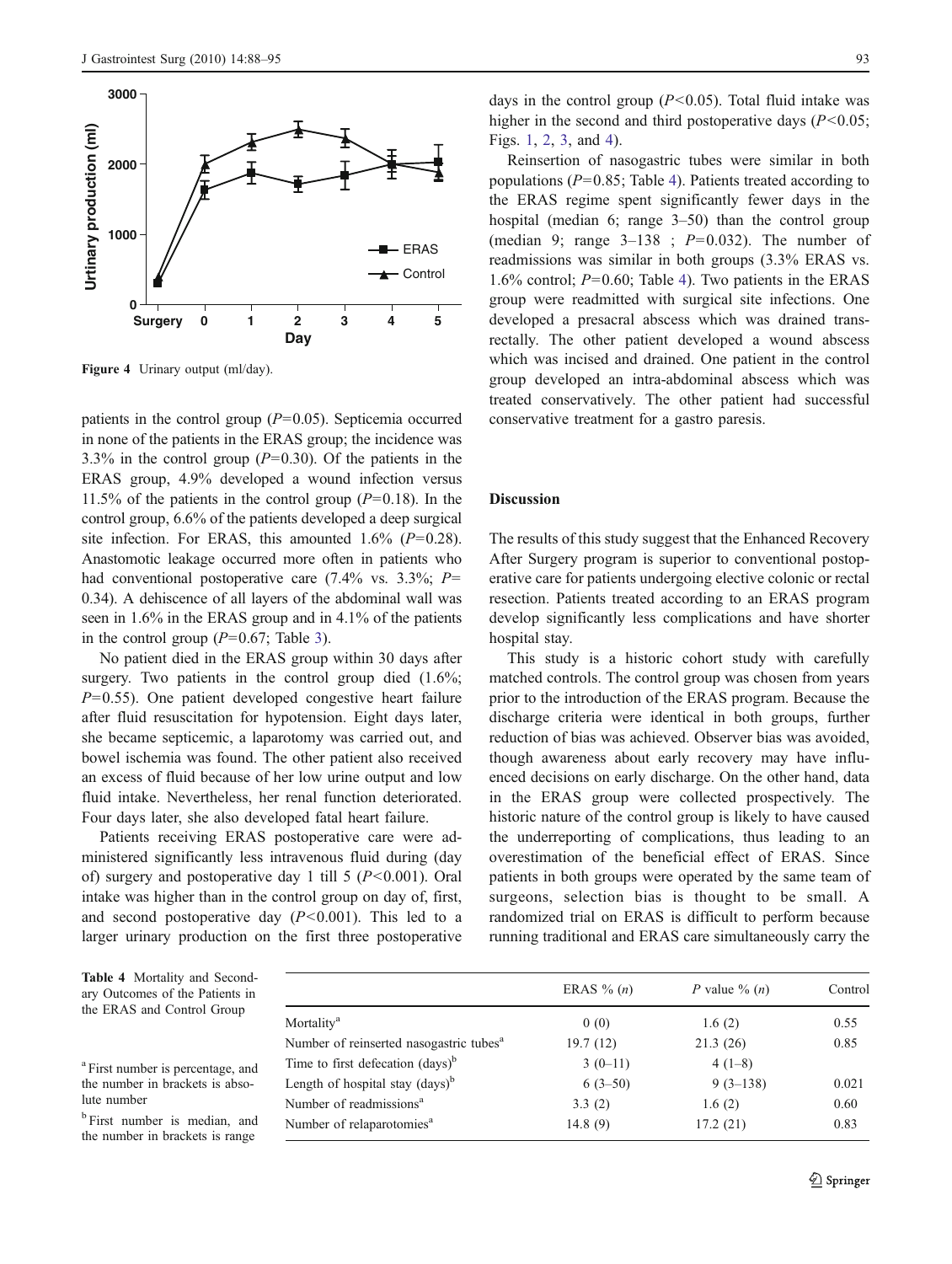<span id="page-6-0"></span>risk of mixing elements of both regimens. Blinding of nursing and medical staff would be impossible. To overcome these flaws, the design of such a study is challenging. In our study, patients were carefully matched. Women were slightly overrepresented in the ERAS group  $(P=0.06)$ . Literature states male gender predisposes to an increased incidence of anastomotic leakage after colorectal surgery. One of the main theories is the higher levels of estrogens in women and anatomical differences of the pelvis.[19](#page-7-0) Further analysis of the data excluded gender as a risk factor for the development of complications. There were less ASA 3 in the ERAS population (not significant). After excluding ASA 3 patients from analysis, significant differences in total number of complications and number of patients with one or more adverse events persisted.

In this study, the targets of ERAS were obtained. All ERAS patients were informed in a standardized way in the outpatient clinic. They received a daily perioperative schedule. Patients knew what was expected and allowed. In the conventional group, it is likely information was not uniform due to variance in information between the individual surgeons. Second, all patients of ERAS received preoperative carbohydrate loading where none of the conventional treated patients had Pre-Op. Since it was policy not to apply colonic lavages before the ERAS era, there was no difference between both groups. Epidural use was good practice in the conventional group; however, in the ERAS protocol it was one of the key elements. This led to a higher epidural use in the ERAS population (93% vs. 63%, respectively;  $P<0.001$ ). Epidural analgesia, one of the main issues in fast track protocols, has been suggested to provide an optimal pain relief, thus reducing surgical stress response, and may reduce postoperative morbidity and mortality.<sup>[3,20](#page-7-0)[–](#page-7-0)[22](#page-7-0)</sup> Rodgers et al.<sup>[23](#page-7-0)</sup> found a significant reduction in deep vein thrombosis (DVT), pulmonary embolism, transfusion requirements, pneumonia, other infections, and respiratory depression in patients with neuroaxial blockade. It is likely that this difference contributes to a reduced complication rate in ERAS. Patients in the ERAS group received less fluid intravenously and started drinking sooner after surgery. Total fluid intake and urinary production was higher in the control group. In our findings, morbidity was higher in the control group. Excessive fluid administration is thought to contribute to an increased complication rate.<sup>24[–](#page-7-0)[27](#page-7-0)</sup> It is important to realize more elements than mentioned above may contribute to improved outcome: the use of short-acting and oral anesthetics and prokinetics, lack of premedication and nasogastric tubes, early removal of catheters and drains, minimal length incisions, early mobilization, and the preser-vation of normothermia.<sup>[20](#page-7-0)</sup>

It is likely that the combination of elements in ERAS favored uncomplicated outcome after colorectal surgery. Mortality did not differ between both groups. Two patients

(83 and 85 years old) in the control group died because of cardiac complications. Patients in the control group had an almost threefold risk to develop one or more complications. Individual complications failed to reach significance. Since data collection in the historic group could lead to underreporting of minor complications, this is less likely for major complications, e.g., anastomotic leakage, surgical site infections, and burst abdomen failed significance. All, however, tend to be more frequent in the conventional care group.

Although this ERAS program is evidence-based, some improvements can be made. Recent evidence suggests that perioperative supplemental oxygen administration reduces the incidence of surgical wound infections.<sup>[28](#page-7-0)</sup> It exposes the patient to little or no risks, has little associated costs, while it reduces the incidence of wound infections by  $\text{half.}^{29}$  $\text{half.}^{29}$  $\text{half.}^{29}$  The addition of specialized nutritional products to the standard carbohydrate drinks, offered to patients in the used ERAS program, also shows promising results towards reducing complications after gastrointestinal surgical procedures. The specialized nutritional products are the amino acids arginine and glutamine, omega-3 fatty acids, and nucleotides in the form of RNA. Wound infections, anastomotic leakage, abdominal abscesses, and pneumonia were signif-icantly reduced.<sup>[30](#page-7-0)</sup>

Patients who were treated according to the ERAS program spent significantly less time in the hospital. This did not result in more readmissions which reflects early recovery, probably due to a more favorable postoperative course. Besides, this implies benefit for the hospital resources because with the implementation of the ERAS program a higher level of cost-effectiveness can be reached.

This study demonstrates that the program as a whole is clearly beneficial and not flawed with unexpected negative effects. Epidural analgesia and a restricted fluid administration are thought to be the main contributing factors to a favorable outcome. More research is necessary to optimize perioperative care.

Open Access This article is distributed under the terms of the Creative Commons Attribution Noncommercial License which permits any noncommercial use, distribution, and reproduction in any medium, provided the original author(s) and source are credited.

#### References

- 1. Zargar-Shoshtari K, Hill AG. Optimization of perioperative care for colonic surgery: a review of the evidence. ANZ J Surg 2008;78(1–2):13–23.
- 2. Wind J, Polle SW, Fung Kon Jin PH et al. Systematic review of enhanced recovery programmes in colonic surgery. Br J Surg 2006;93(7):800–809.